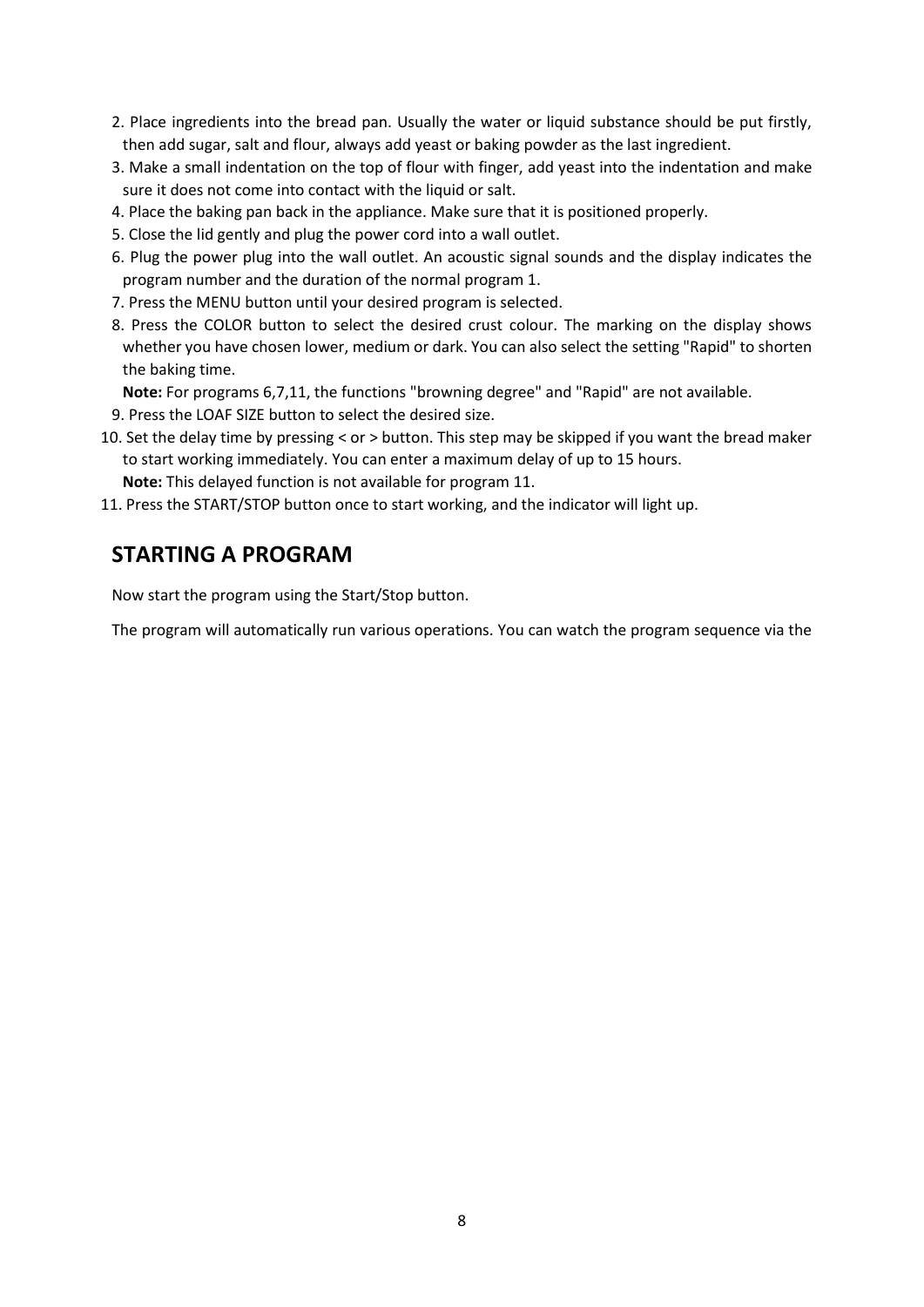• Briefly press the Start/Stop button, to interrupt the baking process or pull the power plug out of the wall outlet.

• Open the appliance lid and take out the baking mould. You can take the dough out with floured hands and remove the kneading blades.

• Replace the dough and close the appliance lid.

• Push the plug back into the wall outlet and press the Start/Stop button. The baking program is continued. Let the bread cool for 15-30 minutes before eating. Before cutting bread, make sure that no kneading blade is still in the baking mould.

## **WARNING DISPLAY**

Before opening the appliance lid, pull the power plug out of the wall outlet. When not in use, the appliance should never be plugged in!

Do not attempt to start operating the bread maker, before it has either cooled down or warmed up. If the display shows **"HHH"** after the program has been started, it means that the temperature inside of bread pan is too high. You should stop the program and unplugged the power outlet immediately. Then open the lid and let the appliance cool down completely before using again (except the program of BAKE and JAM). If the display shows **"LLL"** after the program has been started, it means that the temperature inside of bread pan is too low. You should place the bread maker on a higher environment for using (except the program of BAKE and JAM). If the display shows **"EE0"** after you have pressed Start/Stop button, it means the temperature sensor open circuit, please send to the authorized service centre for inspection and repair. If the display shows **"EE1"**, it means the temperature sensor short circuit.

## **CLEANING AND MAINTENANCE**

Disconnect the appliance from the wall outlet and let it cool down before cleaning.

- 1. Bread pan: remove the bread pan by turning it in anti-clockwise, then pulling the handle, wipe inside and outside of pan with damp clothes, do not use any sharp or abrasive agents for the consideration of protecting the non-stick coating. The pan must be dried completely before installing. Note: Insert the bread pan and press down until it fixed in correct position. If it cannot be inserted, adjust the pan lightly to make sure it is on the correct position then turn it in clockwise.
- 2. Kneading blades: If the kneading blades is difficult to remove from the bread, use the kneading paddle remover. Also wipe the blade carefully with a cotton damp cloth. If the kneading blade are incrusted and hard to release, fill the bread pan with hot water for approx. 30 minutes. If the retainer in the kneading blade is clogged, you can clean it carefully with a wooden skewer.
- 3. Housing: gently wipe the outer surface of housing with a wet cloth. Do not use any abrasive cleaner for cleaning, as this would degrade the high polish of the surface. Never immerse the housing into water for cleaning. For easy cleaning, the appliance lid can be removed from the housing:
- Open the appliance lid to a suitable angle and lift up to remove it.
- Pull the appliance lid out of the hinge guides.
- To attach the appliance lid, pass the wedge-shaped hinge tappets through the opening in the hinge guides.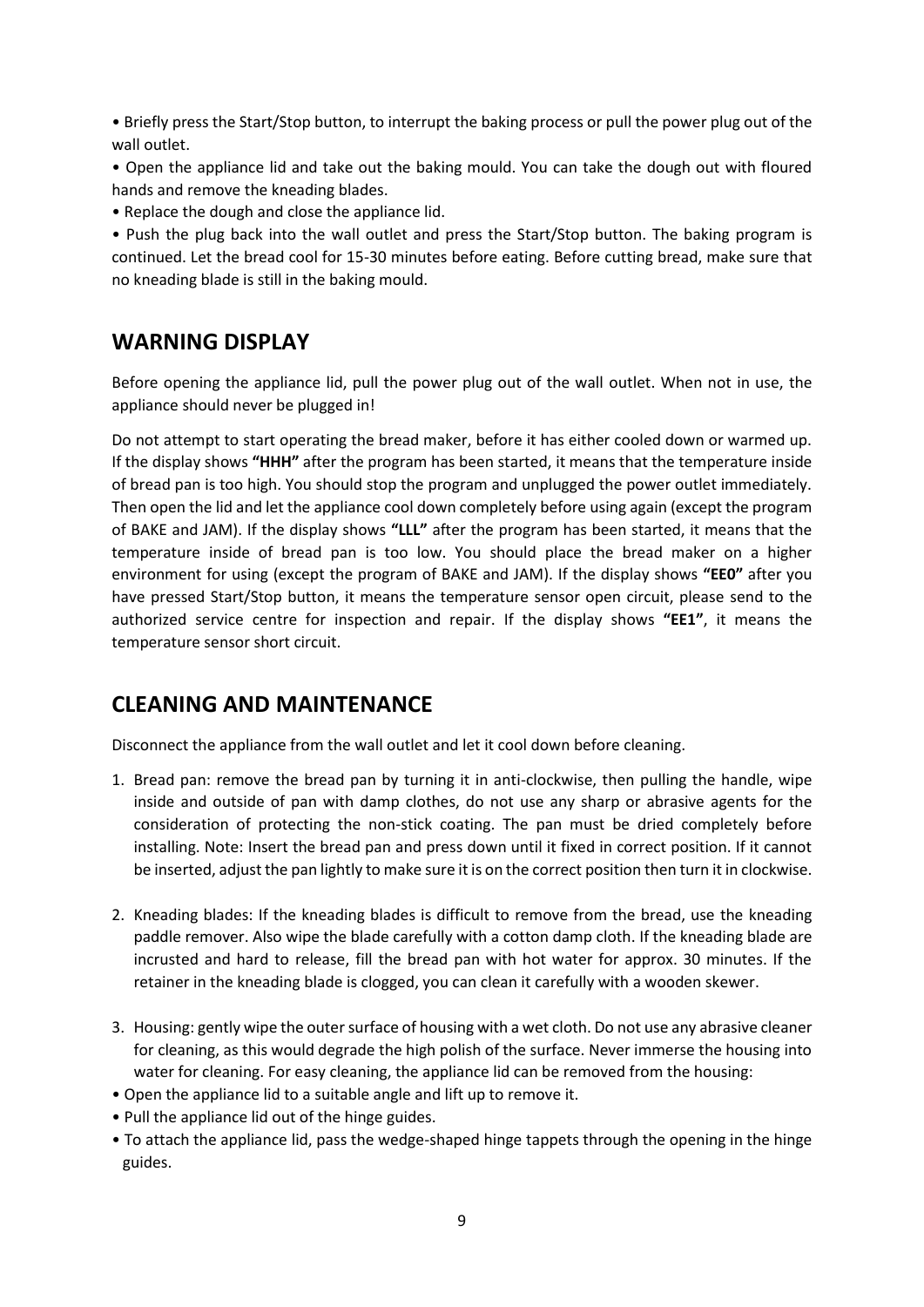- 4. Do not use any chemical cleaning agents or thinners to clean the bread maker.
- 5. Before the bread maker is packed for storage, ensure that it has completely cooled down, clean and dry, and the lid is closed.

|  | <b>TROUBLESHOOTING</b> |  |  |
|--|------------------------|--|--|
|--|------------------------|--|--|

| No. | Problem                                    | <b>Solution</b>                                   |
|-----|--------------------------------------------|---------------------------------------------------|
| 1.  | What should I do if the kneading blade is  | Add hot water to the baking pan and turn the      |
|     | stuck inside the baking mould after        | kneading blade to loosen encrusted material       |
|     | baking?                                    | underneath.                                       |
| 2.  | What happens if the finished bread is left | The function "Keep warm" ensures that the         |
|     | inside the bread maker after baking?       | bread is kept warm for nearly 1 hour and          |
|     |                                            | protected from humidity. If the bread remains     |
|     |                                            | in the baking machine for longer than 1 hour, it  |
|     |                                            | may become moist.                                 |
| 3.  | Why doesn't the dough get stirred, even    | Make sure that the kneading blade and baking      |
|     | if the motor is running?                   | pan are positioned properly.                      |
| 4.  | What do I do if the kneading paddle        | Remove the kneading blade with the kneading       |
|     | remains in the bread?                      | paddle remover.                                   |
| 5.  | What happens if there is a power failure   | In case of power failure for up to 10 minutes,    |
|     | when a program is running?                 | the bread maker will run the last implemented     |
|     |                                            | program until the end.                            |
| 6.  | What size breads can I bake?               | With the large baking mould, you can bake         |
|     |                                            | bread up to 1250g.                                |
| 7.  | Why can the timer function not be used     | Fresh products such as milk or eggs get spoilt if |
|     | when baking with fresh milk?               | they remain in the appliance for too long.        |
| 8.  | The added raisins get crushed in the       | To avoid the chopping of ingredients such as      |
|     | appliance.                                 | fruit or nuts, add these to the dough only after  |
|     |                                            | the signal is sounded.                            |

## **Environment-Friendly Disposal**



## **Never throw the Automatic Bread Maker into the normal household waste.**

Observe the currently applicable regulations. In case of doubt, please contact your waste disposal centre.